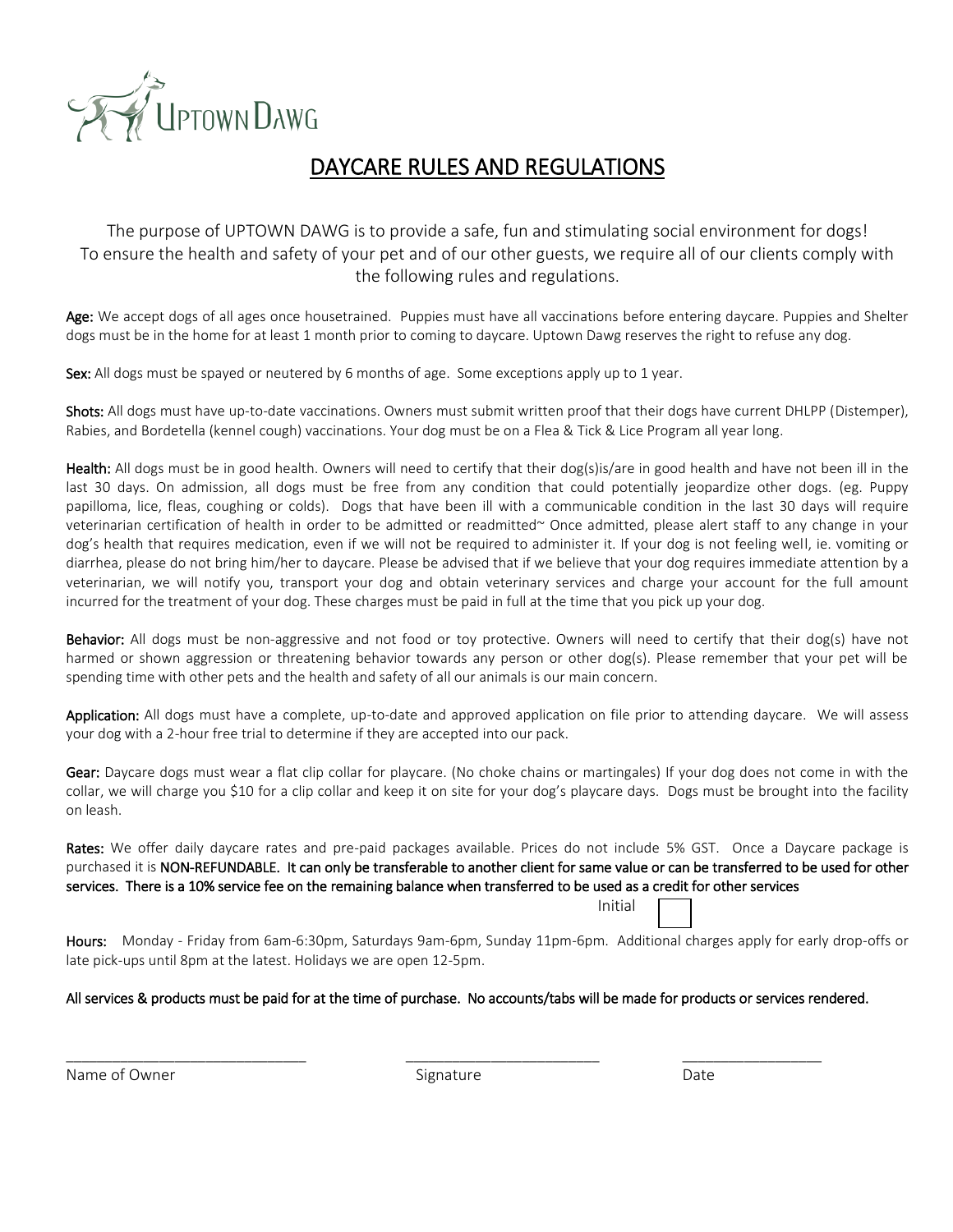### DAYCARE AGREEMENT & WAIVER FORM

I understand that I am solely responsible for any harm caused by my dog(s) while my dog(s) is/are attending daycare at Uptown Dawg Corp.

I also understand and agree that in admitting my dog(s), Uptown Dawg Corp. has relied upon my representation that my dog(s) is/are in good health and have not harmed or shown aggressive or threatening behavior towards any person or any other dog.

I further understand that due to the way that dogs interact with one another, minor cuts and scratches and injuries can occur even though the dogs are carefully supervised at all times.

While my dog(s) is/are in the care and custody of Uptown Dawg Corp. if I am unreachable in the event of an emergency, I hereby authorize Uptown Dawg Corp. and its agents, and/or representatives to seek immediate veterinary care for my dog.

I understand that all costs in connection with, veterinary, medical or other treatment, shall be my responsibility and I am herewith providing Uptown Dawg with a credit card imprint which I authorize to be used for such purposes.

I hereby release and agree to save and hold harmless, Uptown Dawg Corp. & its directors, officers, shareholders, employees, assistants, members and agents from any and all liability, claims, suits, actions, loss, injury or damage of any nature or kind, or for any liability, claims, suits, actions, loss, injury, or damage which I or my dog(s) may sustain or which may be caused in any way by my dog(s). I specifically, without limitation, agree to fully indemnify Uptown Dawg Corp. for any and all such liability, claims, suits, actions, losses, injury or damage.

I certify that I have read and understand the rules and regulations set forth herein and that I have read and understand this agreement. I agree to abide by the rules and regulations and accept all the terms, conditions and statements of this agreement and confirm the truthfulness of the contents of the Application form completed by me. I am of the full age of eighteen years of age.

Although we carefully screen all applicants, occasionally we discover that this is not an appropriate environment for every dog. Uptown Dawg reserves the right to permanently remove a dog from daycare at any time. In the event your dog is unable to return due to behavior issues, daycare packages are not refundable, only transferrable

| initial |  |
|---------|--|
|         |  |

Name of Owner The Communication of Communications of Communications of Communications of Communications of Communications of Communications of Communications of Communications of Communications of Communications of Communi

\_\_\_\_\_\_\_\_\_\_\_\_\_\_\_\_\_\_\_\_\_\_\_\_\_\_\_\_\_\_\_ \_\_\_\_\_\_\_\_\_\_\_\_\_\_\_\_\_\_\_\_\_\_ \_\_\_\_\_\_\_\_\_\_\_\_\_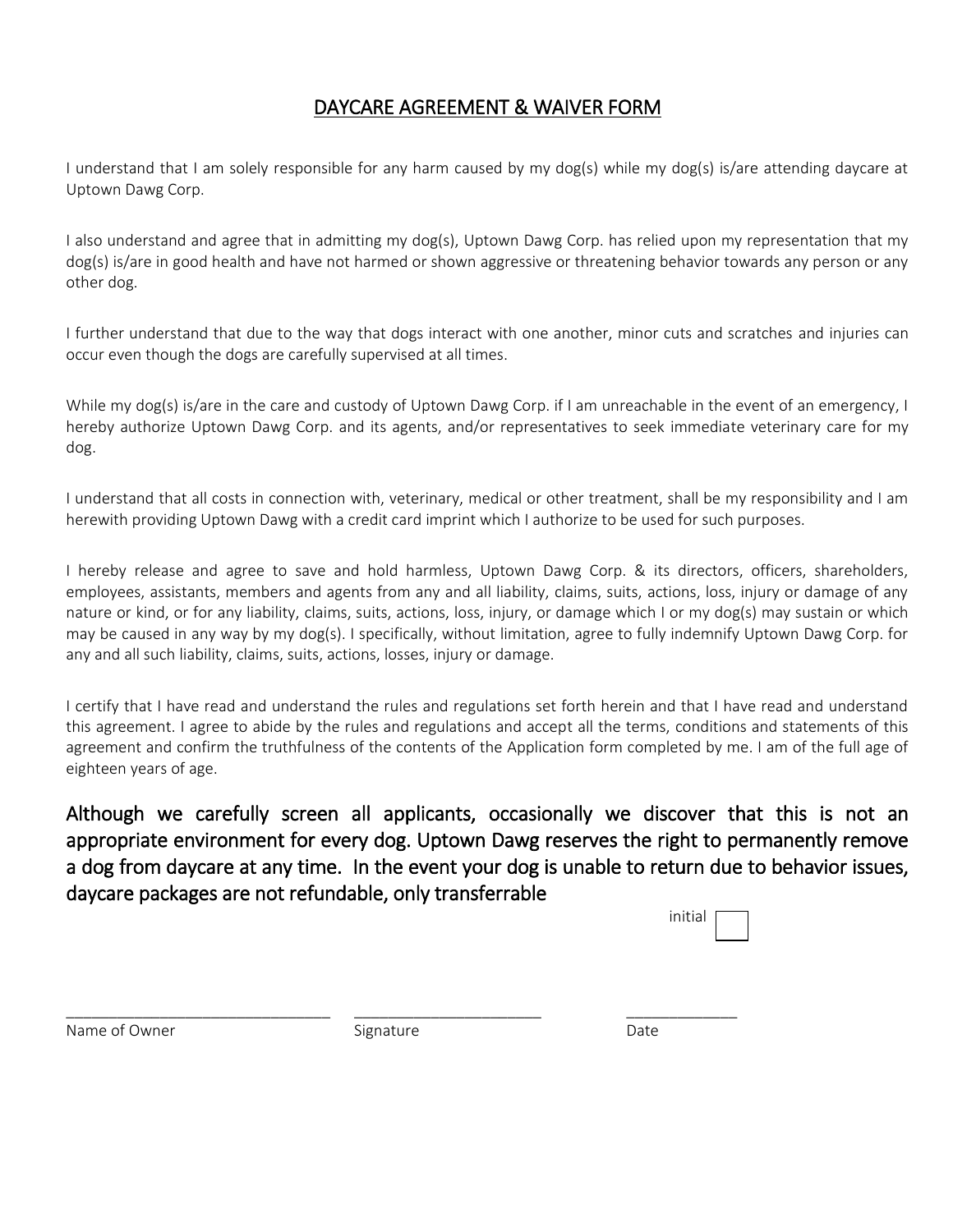# DAYCARE APPLICATION FORM

| <b>DOG'S INFORMATION:</b>                             |                                                                                                     |
|-------------------------------------------------------|-----------------------------------------------------------------------------------------------------|
|                                                       |                                                                                                     |
|                                                       |                                                                                                     |
|                                                       | Sex: Male____ Female_____ Spayed / Neutered? ____Yes ____ No **If NO, when? _______________________ |
| DOG OWNER INFORMATION:                                |                                                                                                     |
|                                                       |                                                                                                     |
|                                                       |                                                                                                     |
|                                                       |                                                                                                     |
|                                                       |                                                                                                     |
|                                                       |                                                                                                     |
|                                                       |                                                                                                     |
|                                                       |                                                                                                     |
|                                                       |                                                                                                     |
| <b>EMERGENCY INFORMATION:</b>                         |                                                                                                     |
|                                                       |                                                                                                     |
| Emergency Phone Numbers:                              |                                                                                                     |
|                                                       | _(cell)__                                                                                           |
| <b>VETERINARIAN:</b>                                  |                                                                                                     |
|                                                       |                                                                                                     |
|                                                       |                                                                                                     |
| Copy of Vaccinations attached? ______ yes ________ no |                                                                                                     |
|                                                       |                                                                                                     |
| Last treated for Fleas/Ticks/Lice :                   |                                                                                                     |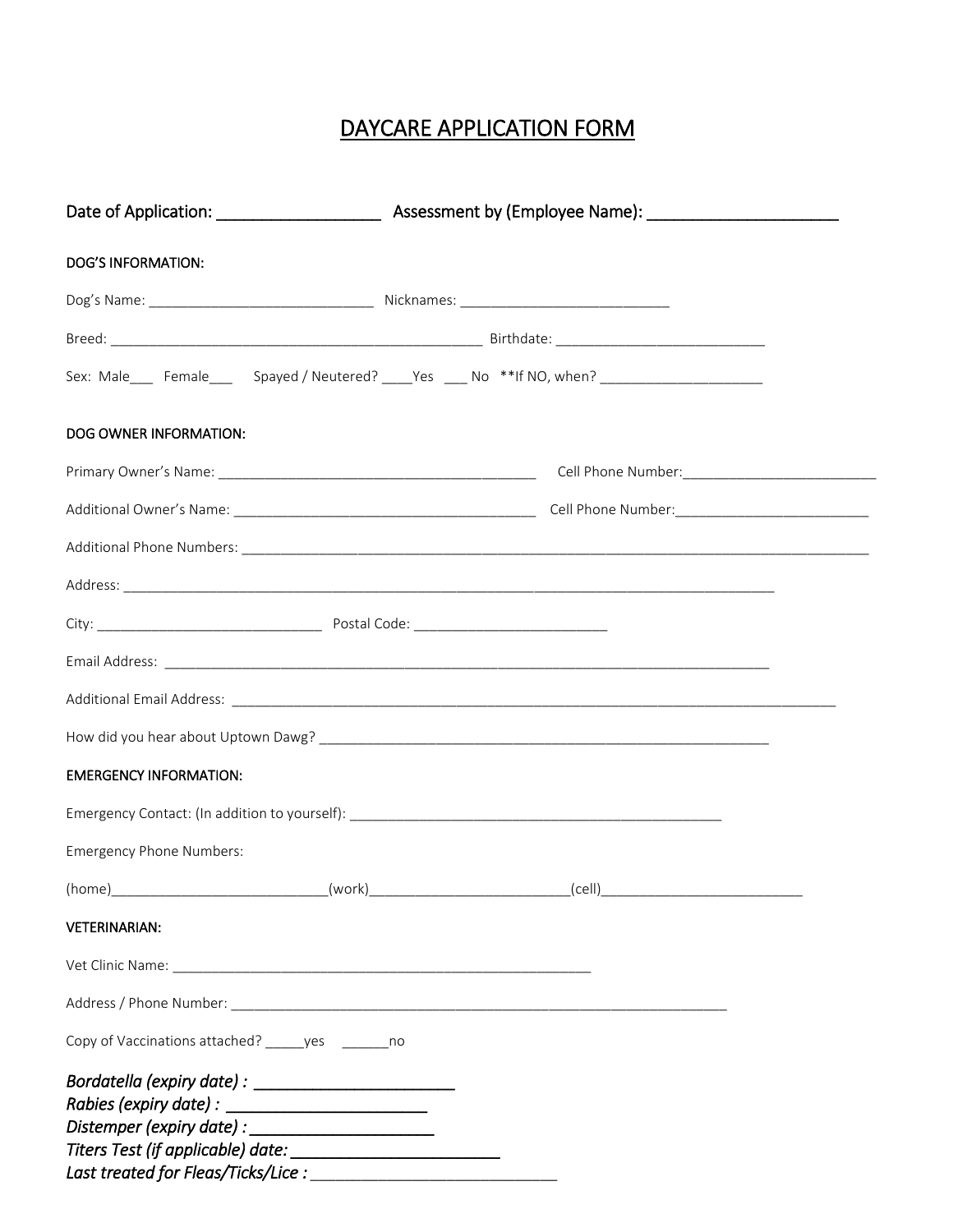#### HEALTH & CARE INFORMATION:

| Does anyone in your household have an allergy to perfumes? Yes No<br>(We spray the dogs with a nice-smelling conditioning spray before they go home)                                                                                  |
|---------------------------------------------------------------------------------------------------------------------------------------------------------------------------------------------------------------------------------------|
| Does your dog need to be given medications? ____ Yes _____ No                                                                                                                                                                         |
| If yes, please describe and give detailed instructions.                                                                                                                                                                               |
| Does your dog have any physical limitations, allergies, or health problems? _____ Yes ______ No<br>If Yes, please explain:                                                                                                            |
| Has your dog been sick recently? _____ Yes _____ No If yes, please explain.                                                                                                                                                           |
| PET BEHAVIOUR:                                                                                                                                                                                                                        |
| Does your dog like: Children? Men? Women? Strangers?                                                                                                                                                                                  |
| Has your dog ever been to dog daycare before? _____ Yes ______ No                                                                                                                                                                     |
| If so, was it a positive experience? ______Yes _______No                                                                                                                                                                              |
| Has your dog ever had any formal obedience training? The Mestrangle Mo<br>If yes, what type? Where? And When?<br><u> 1989 - John Stone, Amerikaans van die Berger van die Stone van die Stone van die Stone van die Stone van die</u> |
| How does your dog react to puppies? (if your dog is not a puppy anymore)                                                                                                                                                              |
| HAS YOUR DOG EVER: Scaled a fence? ______ Yes _____ No If Yes, what type of fence & height?___________________                                                                                                                        |
|                                                                                                                                                                                                                                       |
| Reacted negatively when someone took food or toys away? _______________                                                                                                                                                               |
| Is your dog anxious around or frightened by any particular                                                                                                                                                                            |
|                                                                                                                                                                                                                                       |
| DOES YOUR DOG HAVE PROBLEMS IN FOLLOWING AREAS:                                                                                                                                                                                       |
|                                                                                                                                                                                                                                       |
|                                                                                                                                                                                                                                       |
| Digging _______________________Chewing / Destructiveness _______________________                                                                                                                                                      |
| Coprophagia (eating his/her or other dogs feces) _______________________________                                                                                                                                                      |
| Separation Anxiety_________________                                                                                                                                                                                                   |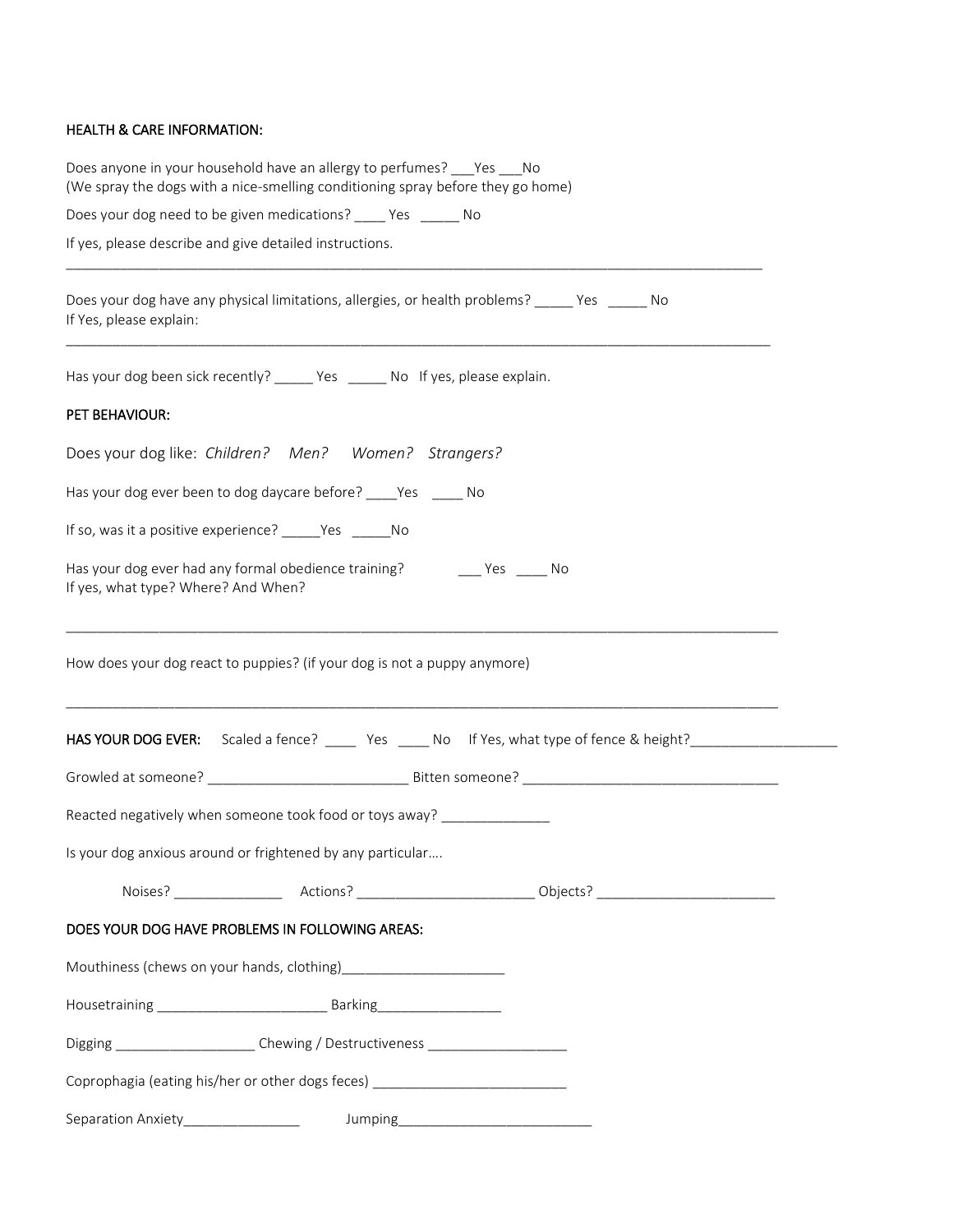

# OVERNIGHT DOG WAIVER FORM

#### Agreement to Waive Liability, Assume Risk, and Hold Harmless On Overnight Stays

Before signing this Agreement please read very carefully. This is because, if accident, injury or death were to occur in connection with your participation in your dog's overnight accommodation & care with UPTOWN DAWG CORP AND / OR ANY SHAREHOLDERS OF UPTOWN DAWG CORP, you will (by signing this Agreement) be giving up legal rights or defenses that you might otherwise have.

IN RETURN FOR THE BENEFITS THAT I WILL RECEIVE FROM "UPTOWN DAWG CORP AND / OR ANY SHAREHOLDERS OF UPTOWN DAWG CORP". I AGREE THAT:

A. I ASSUME ALL RISKS OF INJURY, DEATH OR DAMAGES AS MAY OCCUR WHILE LEAVING MY DOG IN THE OVERNIGHT AND DAYCARE OF "UPTOWN DAWG CORP AND / OR ANY SHAREHOLDERS OF UPTOWN DAWG CORP"

B. I RELEASE" UPTOWN DAWG CORP AND / OR ANY SHAREHOLDERS OF UPTOWN DAWG CORP." FROM ALL CLAIMS THAT I MIGHT HAVE AGAINST "UPTOWN DAWG CORP AND / OR ANY SHAREHOLDERS OF UPTOWN DAWG CORP." FOR INJURY, DEATH OR DAMAGES RESULTING FROM MY PARTICIPATION IN LEAVING MY DOG IN HER / THEIR CARE.

C. I WILL HOLD "UPTOWN DAWG CORP AND / OR ANY SHAREHOLDERS OF UPTOWN DAWG CORP." HARMLESS FROM ANYCLAIMS FOR INJURY, DEATH OR DAMAGES RESULTING FROM MY PARTICIPATION IN LEAVING MY DOG IN HER / THEIR CARE. I UNDERSTAND THAT THIS AGREEMENT SHALL APPLY EVEN IF THE INJURY, DEATH OR DAMAGES RESULT FROM "UPTOWN DAWG CORP AND / OR ANY SHAREHOLDERS OF UPTOWN DAWG CORP." ACTIVE OR PASSIVE NEGLEGENCE.

D. CHECK-INS ARE NO LATER THAN 2PM. CHECK-OUTS ARE 2PM. ADDITIONAL CHARGES APPLY FOR LATER CHECK-INS OR LATER CHECK-OUTS. ALSO ADDITIONAL CHARGES WILL APPLY FOR A CHECK-IN ANY TIME BEFORE SCHEDULED BUSINESS HOURS.

| I have read and understand the above wavier. | <b>YES</b> | NO |  |  |
|----------------------------------------------|------------|----|--|--|
|                                              |            |    |  |  |
| Dog's Name:                                  |            |    |  |  |
| Parent's Name:                               |            |    |  |  |
| Parent's Signature:                          |            |    |  |  |
| Date:                                        |            |    |  |  |